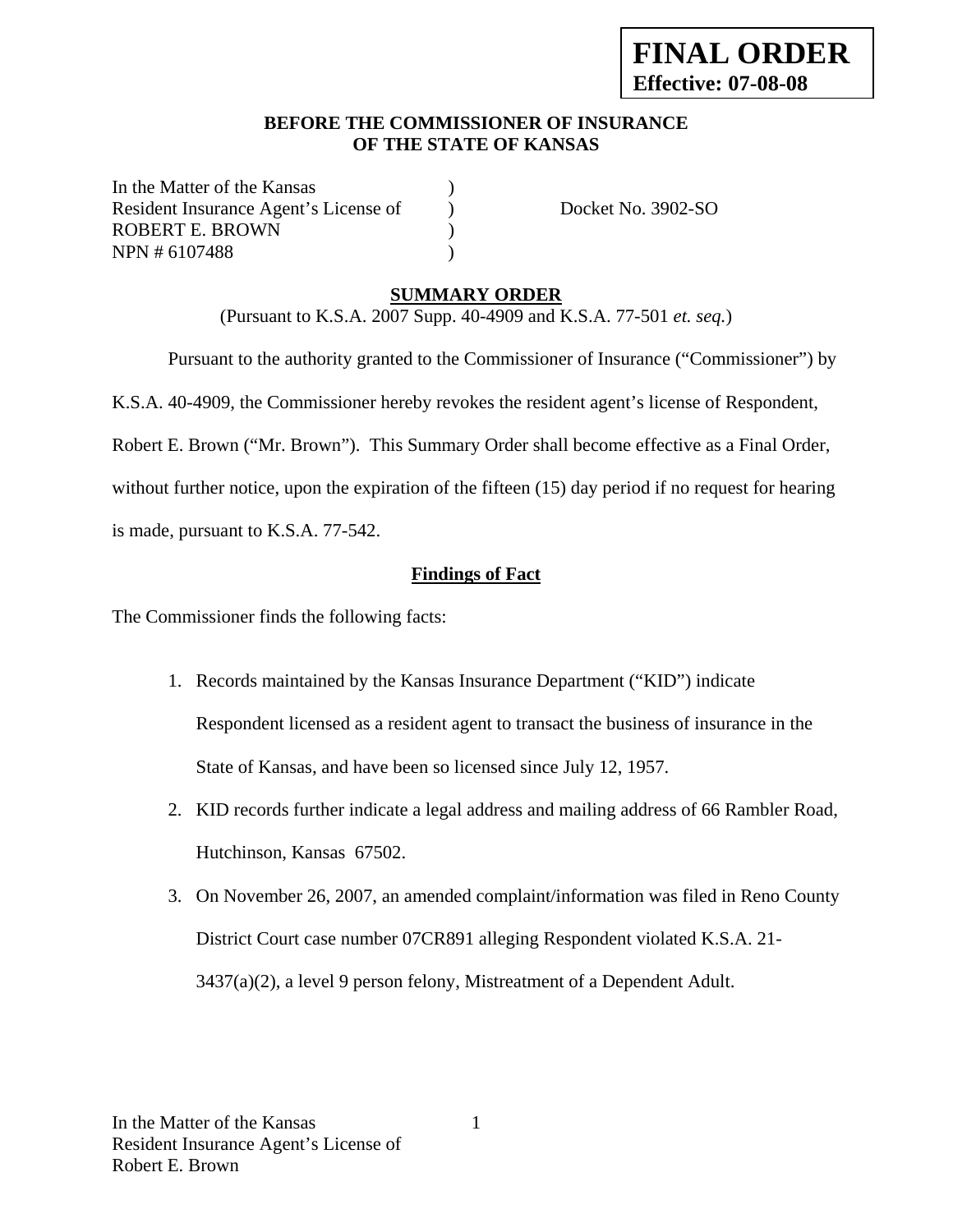- 4. On April 15, 2008 a journal entry of conviction was filed in Reno County District Court case number 07CR891 showing that Respondent plead guilty to Mistreatment of a Dependant Adult, a violation of K.S.A. 21-3437, a class A person misdemeanor.
- 5. Respondent failed to notify the Kansas Insurance Department of his conviction within thirty (30) days.

## **Applicable Law**

- 6. K.S.A. 2006 Supp. 40-4909 states, in pertinent part:
	- (a) The commissioner may deny, suspend, revoke, or refuse renewal of any license issued under this act if the commissioner finds that the applicant or license holder has:
		- (2) Violated
			- (A) any provision of chapter 40 of the Kansas Statutes Annotated, and amendments thereto, or any rule or regulation promulgated thereunder;
		- (6) been convicted of a misdemeanor or felony.
	- (b) In addition, the commissioner may suspend, revoke or refuse renewal of any license issued under this act if the commissioner finds that the interests of the insurer or the insurable interests of the public are not properly served under such license.
- 7. KA.R. 40-7-9 states, in pertinent part: Each person licensed in this state as an insurance agent shall report the following to the commissioner of insurance within 30 days of occurrence:
	- (d) all details of any conviction of a misdemeanor or felony. The details shall include the name of the arresting agency, the location and date of the arrest, the nature of the charge or charges, the court in which the case was tried, and the disposition rendered by the court. Minor traffic violations may be omitted;

## **Conclusions of Law**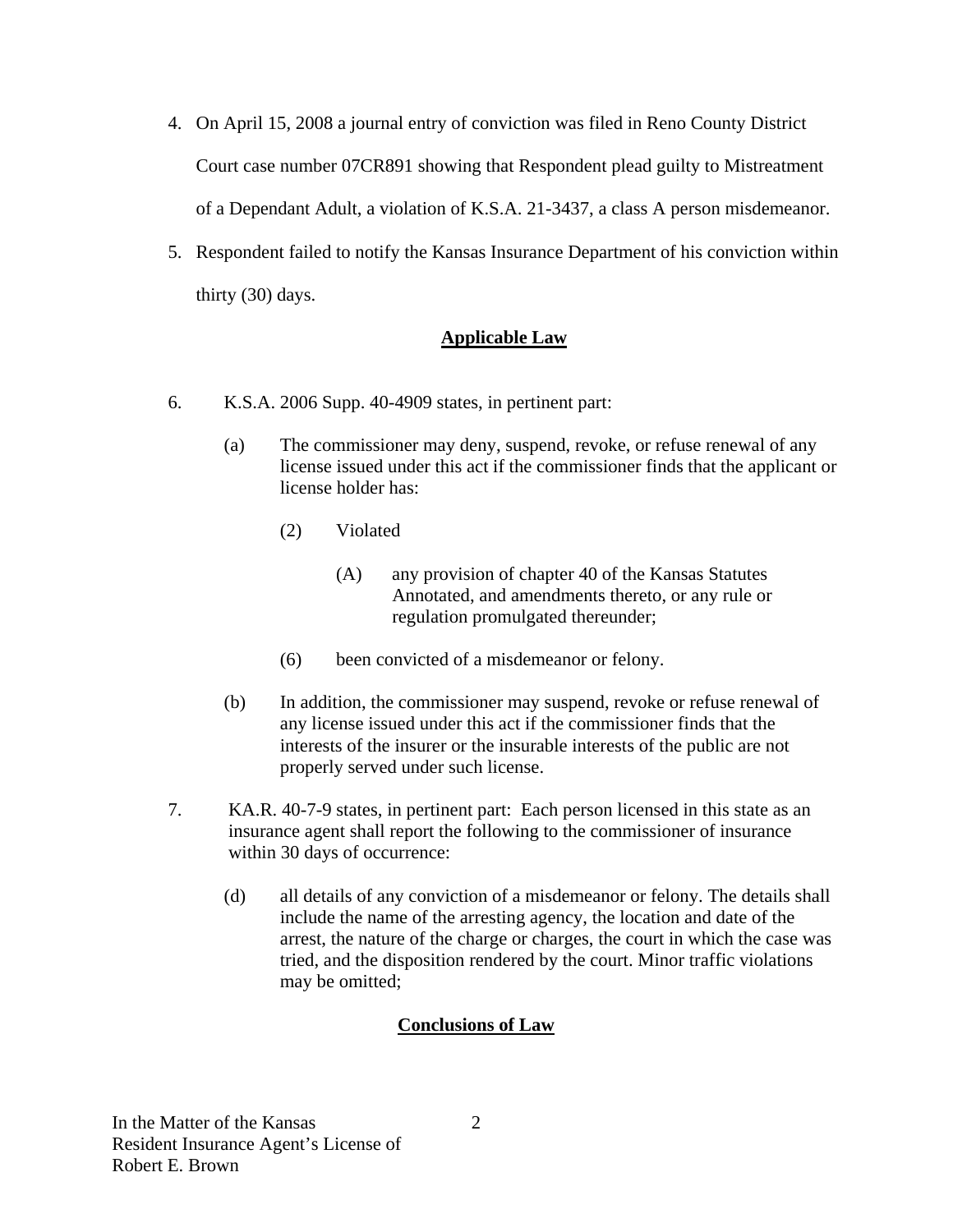- 8. The Commissioner has jurisdiction over Mr. Brown as well as the subject matter of this proceeding, and such proceeding is held in the public interest.
- 9. The Commissioner finds that Mr. Brown has been convicted of a misdemeanor, a violation pursuant to K.S.A.  $40-4909(a)(6)$ .
- 10. The Commissioner finds that Respondent violated K.A.R. 40-7-9 by failing to notify the Kansas Insurance Department of his misdemeanor conviction within thirty (30) days.
- 11. The Commissioner finds, pursuant to K.S.A. 40-4909(b), that the insurable interests of the public are not properly served under Mr. Brown's license.
- 12. Accordingly, the Commissioner concludes sufficient grounds exist for the revocation of the insurance agent's license of Robert E. Brown pursuant to K.S.A. 40-4909(a) and (b).

## **IT IS THEREFORE ORDERED BY THE COMMISSIONER OF INSURANCE THAT:**

1. The Kansas Resident Insurance Agent's License of ROBERT E. BROWN is

hereby **REVOKED** effective the effective date of this Order.

## 2. **IT IS FURTHER ORDERED** that ROBERT E. BROWN shall **CEASE** and

**DESIST** from the sale, solicitation or negotiation of insurance and/or receiving compensation deriving from the sale, solicitation or negotiation of insurance conducted after the effective date of this Order.

## **NOTICE AND OPPORTUNITY FOR HEARING**

Robert E. Brown, within fifteen (15) days of service of this Summary Order, may file with the Kansas Insurance Department a written request for hearing on this Summary Order, as provided by K.S.A. 77-542. In the event a hearing is requested, such request should be directed to:

> John W. Campbell, General Counsel Kansas Insurance Department

In the Matter of the Kansas Resident Insurance Agent's License of Robert E. Brown

3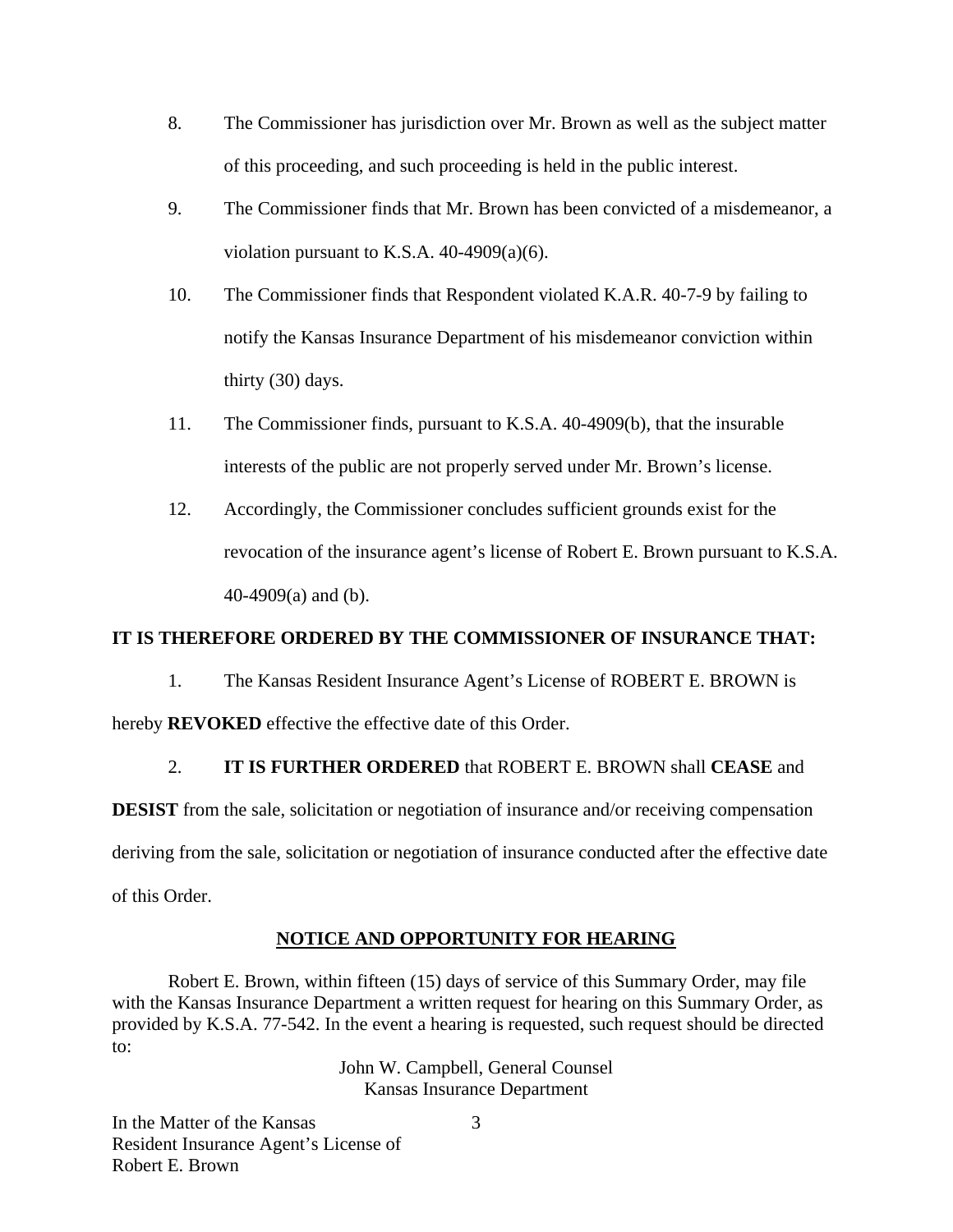# 420 S.W.  $9<sup>th</sup>$  Street Topeka, Kansas 66612

Any costs incurred as a result of conducting any administrative hearing shall be assessed against the agent/agency who is the subject of the hearing as provided by K.S.A. 40-4909(f). Costs shall include witness fees, mileage allowances, any costs associated with reproduction of documents which become part of the hearing record, and the expense of making a record of the hearing.

If a hearing is not requested, this Summary Order shall become effective as a Final Order, without further notice, upon the expiration of the fifteen (15) day period for requesting a hearing. The Final Order will constitute final agency action in the matter.

In the event the Petitioner files a petition for judicial review, the agency officer designated pursuant to K.S.A. 77-613(e) to receive service of a petition for judicial review on behalf of the Kansas Insurance Department is:

> John W. Campbell, General Counsel Kansas Insurance Department  $420$  S.W.  $9^{th}$  St. Topeka, Kansas 66612

# **IT IS SO ORDERED THIS \_17th\_\_ DAY OF JUNE, 2008, IN THE CITY OF TOPEKA, COUNTY OF SHAWNEE, STATE OF KANSAS.**



\_/s/ Sandy Praeger\_\_\_\_\_\_\_\_\_\_\_ Sandy Praeger Commissioner of Insurance

| $\mathbb{E}[\mathbf{Y}(\mathbf{W},\mathbf{Y})]$ | $/s$ John W. Campbell |
|-------------------------------------------------|-----------------------|
| ACT APPROVED<br>MARCH 1, 1871                   | John W. Campbell      |
|                                                 | General Counsel       |

# **CERTIFICATE OF SERVICE**

The undersigned hereby certifies that she served the above and foregoing Summary Order on this 17th day of June . 2008, by causing the same to be deposited in the United States Mail, first class postage prepaid, addressed to the following:

In the Matter of the Kansas Resident Insurance Agent's License of Robert E. Brown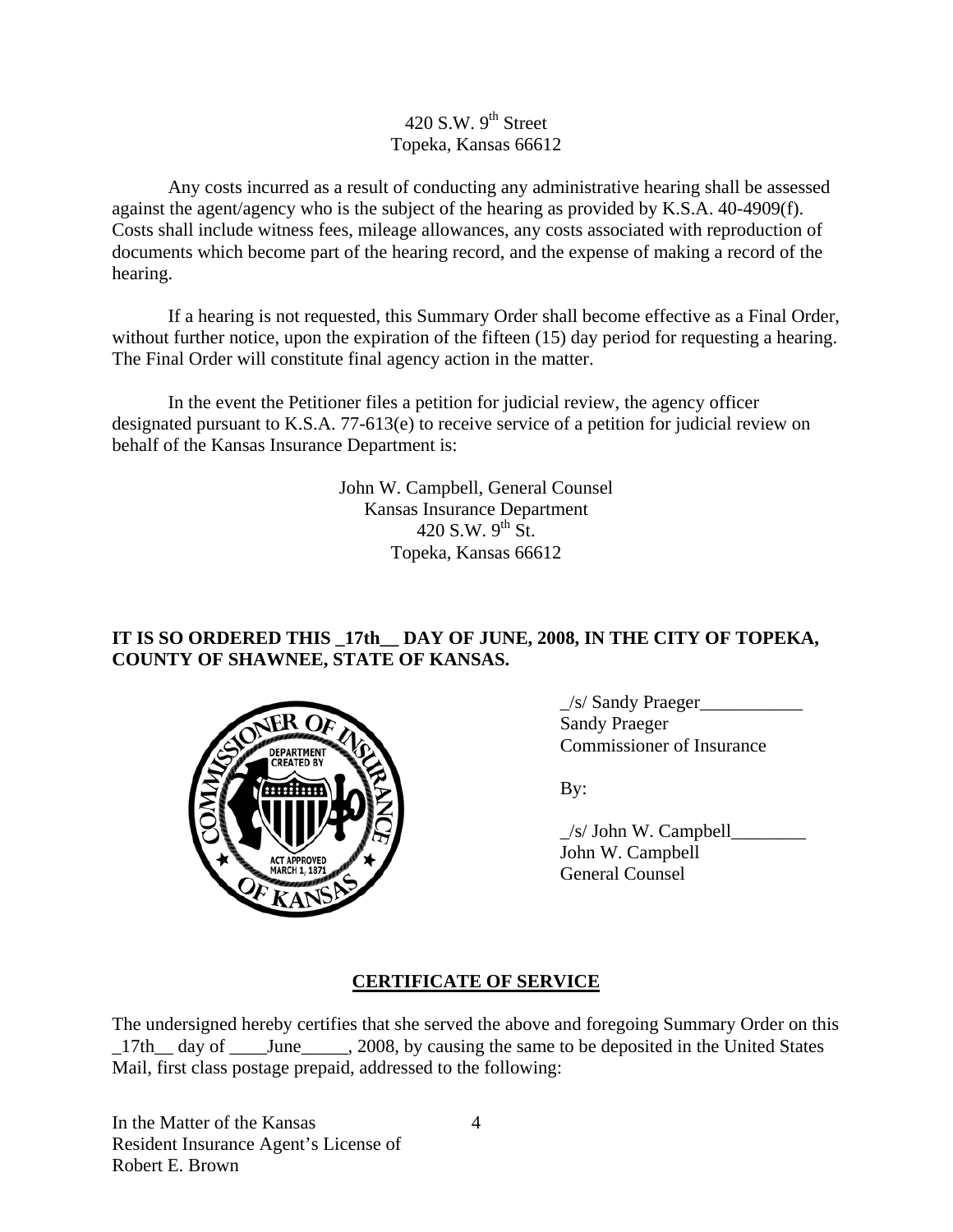Robert Eugene Brown 66 Rambler Road Hutchinson, KS 67502

Kenneth E. Peirce Peirce Law Office Corporate Square, Suite 250 335 North Washington Hutchinson, KS 67501

> $\angle$ s/ Stacy R. Bond $\angle$  Stacy R. Bond Staff Attorney